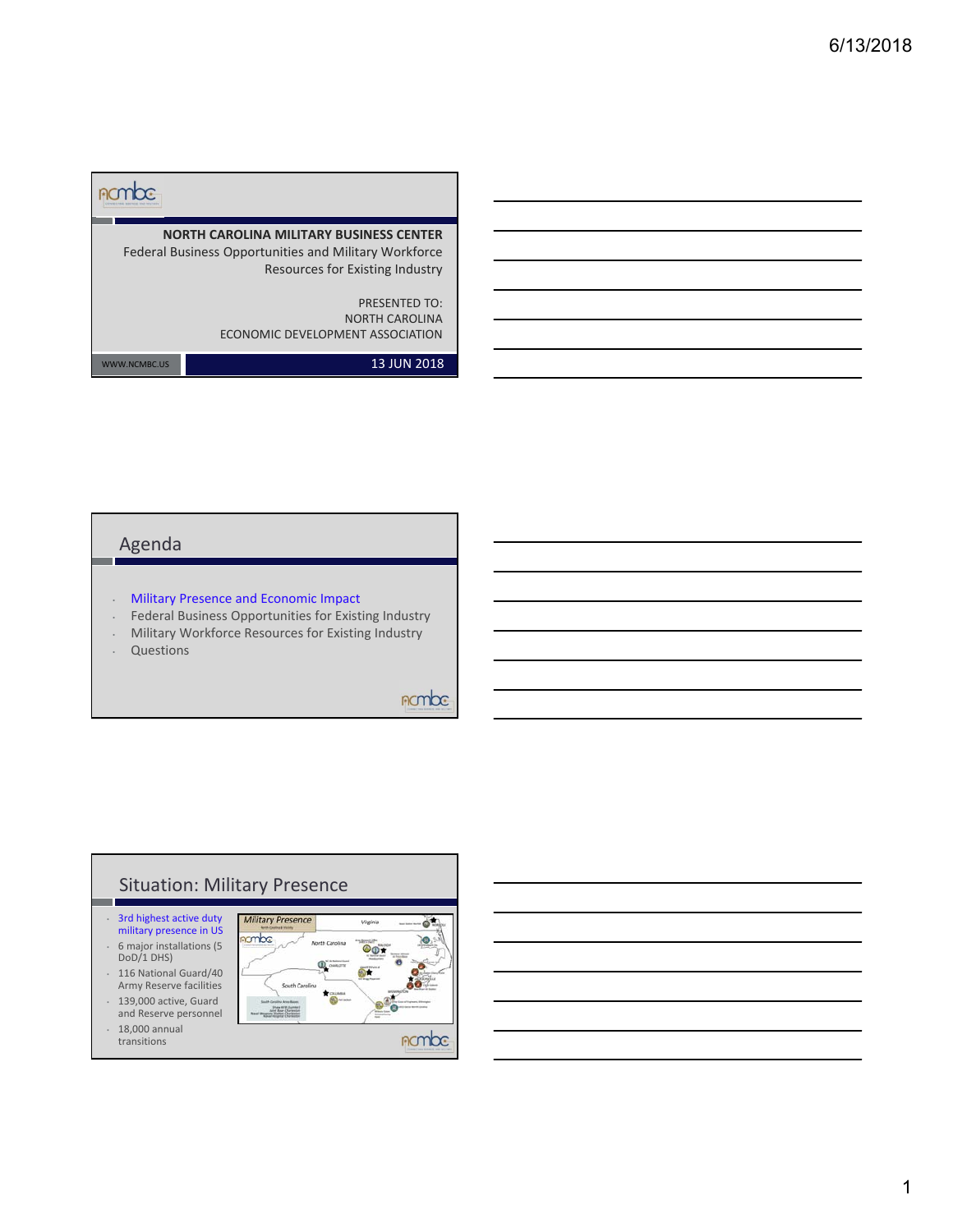



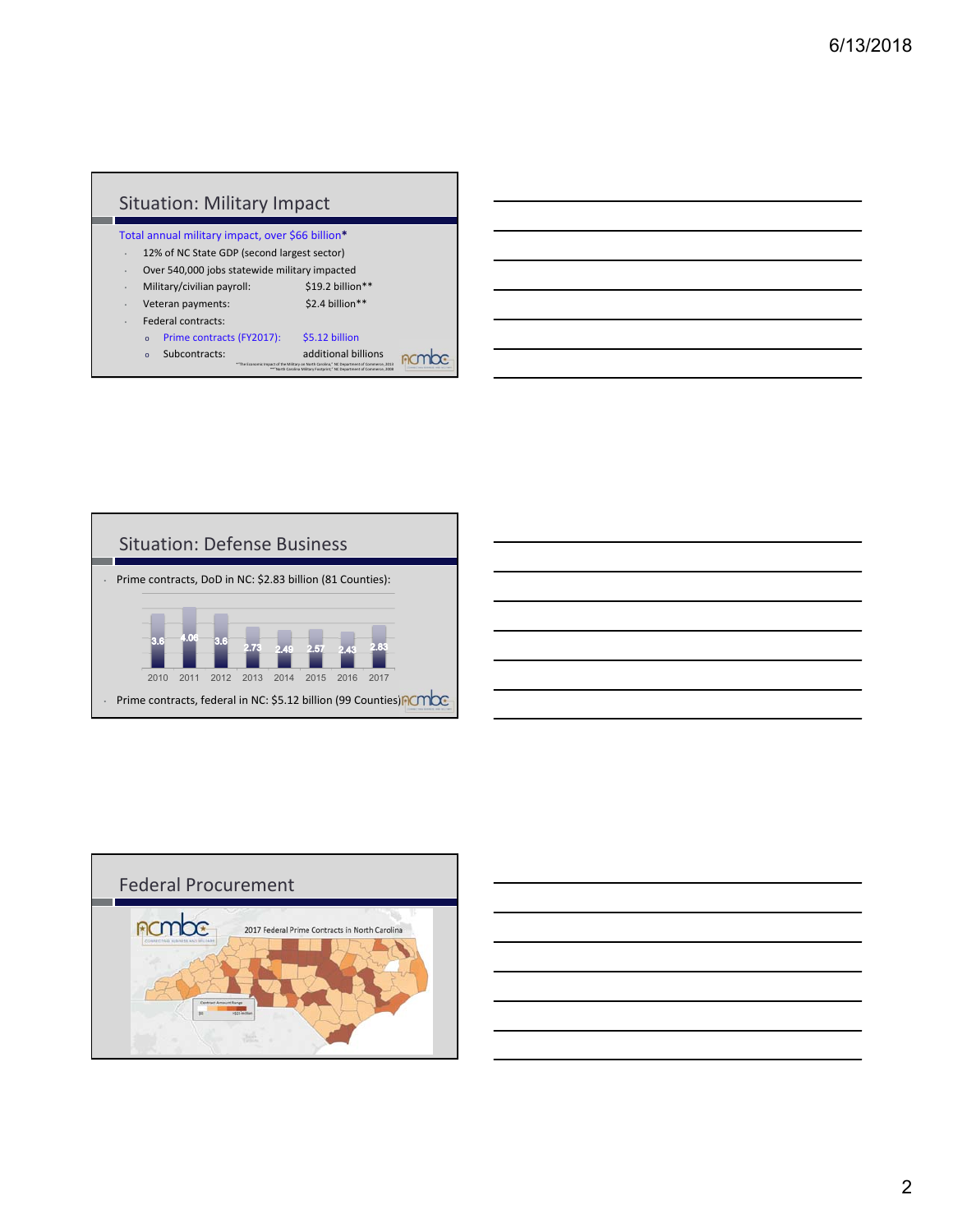#### Agenda

- Military Presence and Economic Impact
- Federal Business Opportunities for Existing Industry
- Military Workforce Resources for Existing Industry
- Questions

nombe



#### North Carolina Military Business Center

- The North Carolina Military Business Center (NCMBC) is a statewide, business development and technology transition asset of the NC Community College System
- Totally State‐funded, the NCMBC is the only statewide, military‐focused economic development entity in the US, and the only State asset focused totally on growing the military economy through existing businesses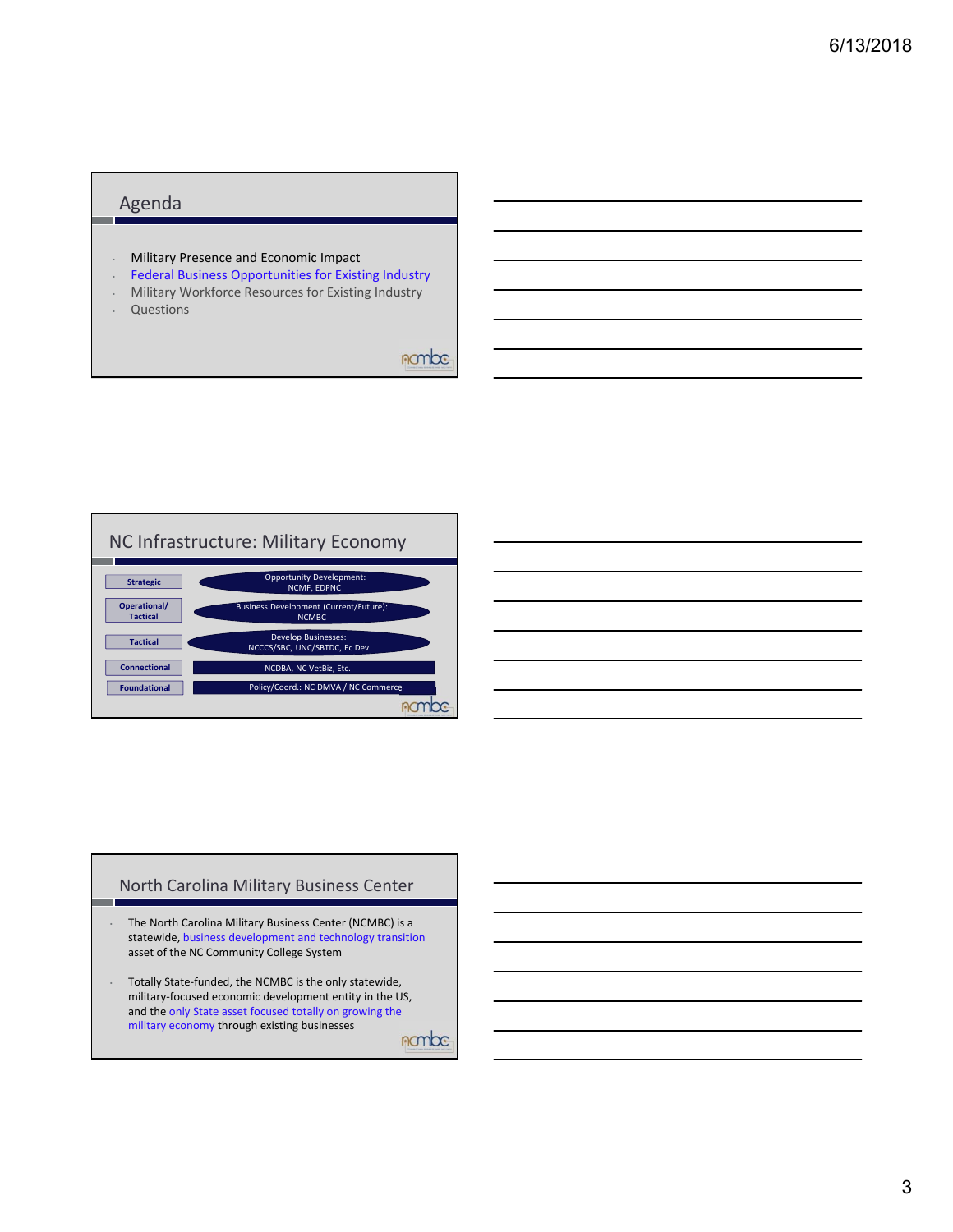#### North Carolina Military Business Center

Mission: To leverage military and federal business opportunities to expand the economy, grow jobs and improve quality of life Goals and Operations:

- 1 ‐ Increase federal revenues for businesses
- 2 ‐ Support integration of military into workforce
- 3 ‐ Support defense‐related business recruitment
- 4 Support technology transition to federal agencies

Outcomes: Contracts (2,817), revenues (\$8.25b), jobs! non

#### NCMBC: Operations

| <b>Future Opportunities</b> | <b>Current Opportunities</b> | <b>Events</b>             |  |
|-----------------------------|------------------------------|---------------------------|--|
| Market Intelligence         | <b>Solicitation Support</b>  | Training                  |  |
| Pre-positioning             | Proposal Support             | Counseling                |  |
| <b>Teaming</b>              | Subcontracting               | <b>Contract Execution</b> |  |

**Operations: Technology Transition (NC DEFTECH)**

#### Operations: Business Development

- Multi‐functional, pre‐ and post‐award BD team (12 offices)
- Create awareness, recruit & engage NC firms in market
- Pre‐position for future opps, develop subcontract opps
- Identify current prime & sub opportunities, notify firms
- Assist with solicitations, quotes, proposals, help win:

 $\begin{array}{|c|c|c|c|c|}\n\hline\n\text{CV2005 - 2018} & 2,817 \text{ contracts} & $58.25 \text{ billion -} $530.97 \text{ billion} \\\hline\n\end{array}$ 

*<u>ROMbe</u>* 

**Acmbe**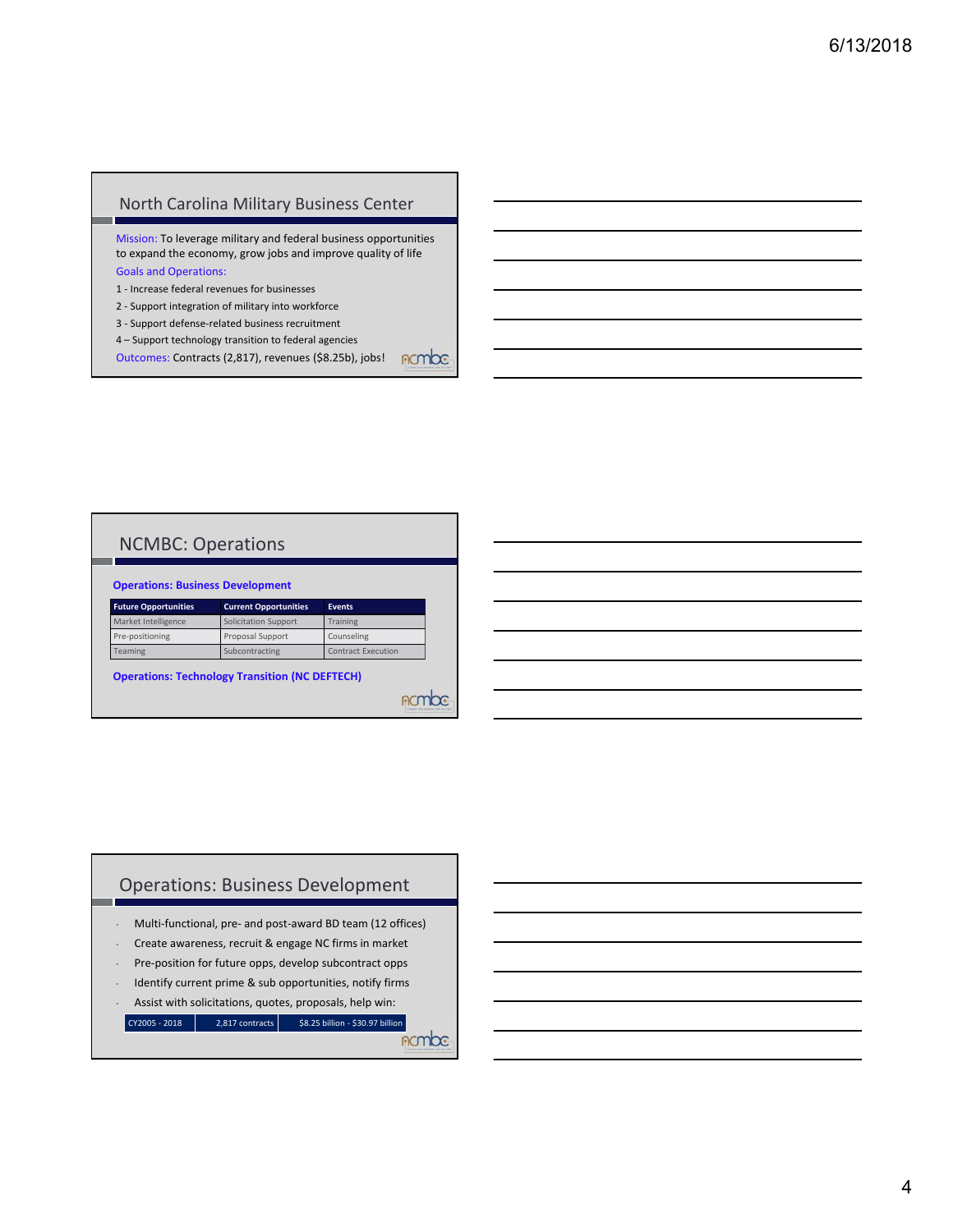

#### Operations: MatchForce.org

- Matches businesses to federal opportunities
- Matches contracting staff & GPC holders to NC businesses
- Matches prime contractors to NC subcontractors
- Matches businesses to future opportunities (forecast data)

**nombe** 

- Businesses won **>\$1.50 billion**, 2006‐18 contracts
- Currently on MatchForce.org:

 $\overline{22,183}$  NC Businesses  $\overline{35,102}$  Contract Opportunities

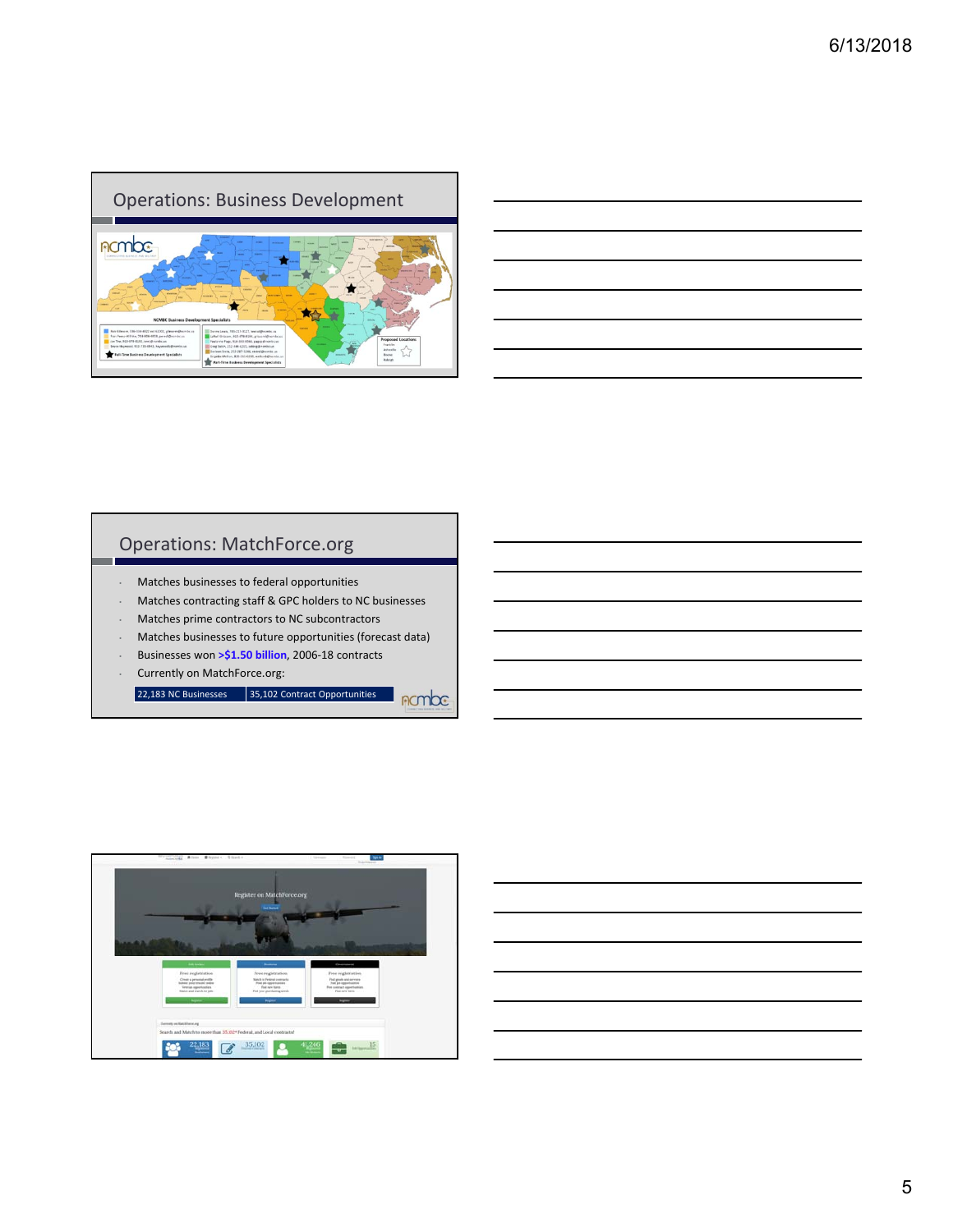#### Operations: Tech Transition (DEFTECH)

- NCMBC launched NC Defense Technology Transition Office in 2016, partially funded by NC Military Affairs Commission
- Scouts for businesses developing tech with military application
- Provides info to industry on emerging military requirements, processes and procedures
- Assists NC businesses to navigate DoD and federal agencies • Conducts emerging technology forums and symposia

nombe

#### Agenda

- Military Presence and Economic Impact
- Federal Business Opportunities for Existing Industry
- Military Workforce Resources for Existing Industry
- Questions

#### *<u>ROMOC</u>*

#### Operations: Military Workforce

#### NCMBC Current Operations:

- Transitioning military database: skills and experience
- (http://www.ncmbc.us/transitioning‐military‐database/)
- Immediate referral of employer jobs to bases, NCWorks, NC4Me
- StayNC.org, to refer military to NC partner resources **STANC**

NCMBC Legacy Operations:

• MatchForce.org job posting (still 41k searchable skill profiles)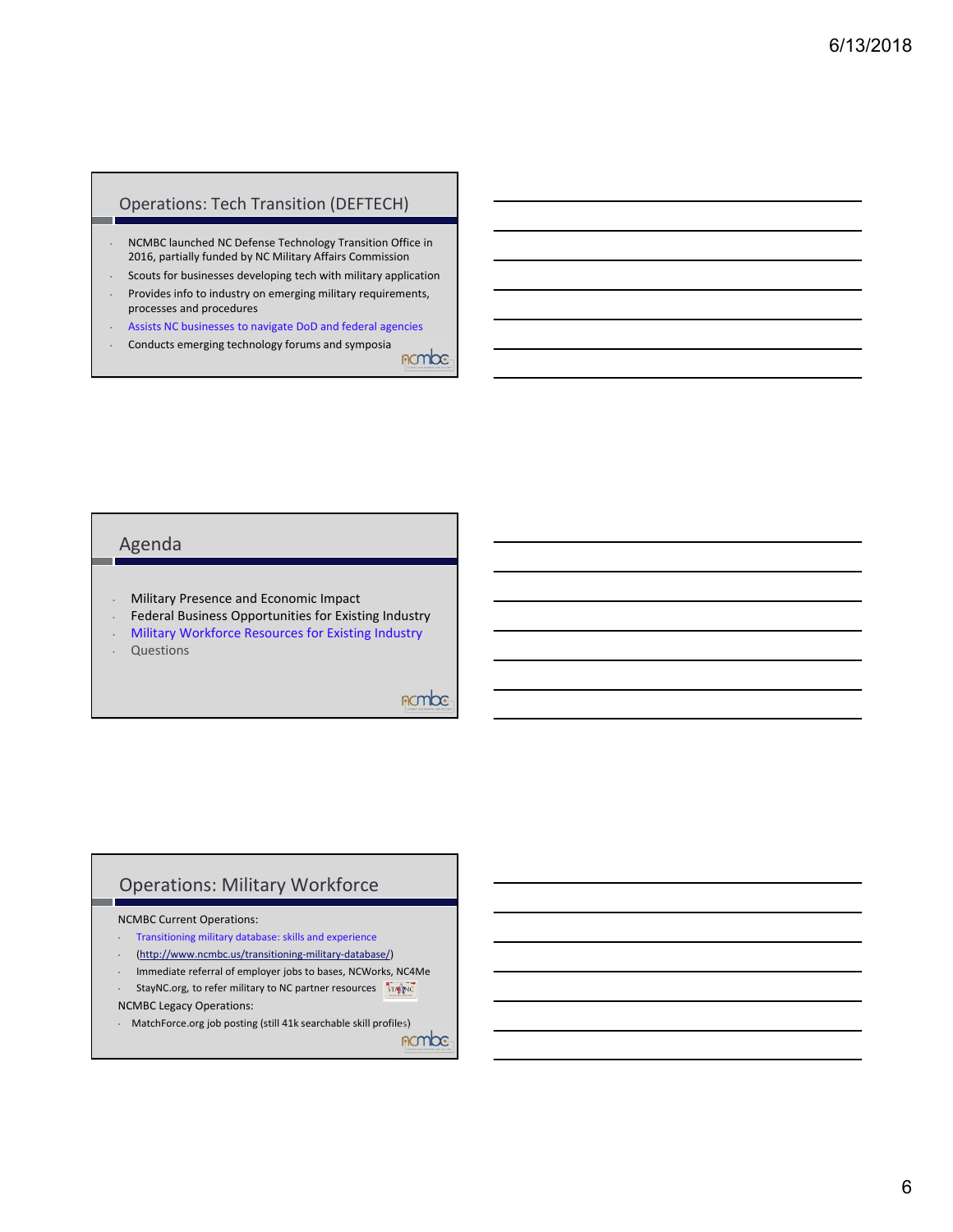|                                                                                  | ASSISTED NC ELTINESSES IN WINNING 2, RT CONTRACTS VALUED UP TO \$30.9 TILLION                                                                                                                                                                                                                                                                                                                                                                                                                                                                              |
|----------------------------------------------------------------------------------|------------------------------------------------------------------------------------------------------------------------------------------------------------------------------------------------------------------------------------------------------------------------------------------------------------------------------------------------------------------------------------------------------------------------------------------------------------------------------------------------------------------------------------------------------------|
| em                                                                               | TEN TRANSFERS<br><b>FUTURE OFFICIATIONS TOP</b><br><b>NUMBER</b><br>DOCK                                                                                                                                                                                                                                                                                                                                                                                                                                                                                   |
| TRANSITIONING MILITARY DATABASE                                                  |                                                                                                                                                                                                                                                                                                                                                                                                                                                                                                                                                            |
| Insurances in North Carolina.                                                    | General: Simmercan in North Carolina request a qualified workline at system and grow three business activity. With your 100,000 active daty previousl at faces in our state, military<br>privinged transitioning (est of the interview land military flamily members) injectors a presental pool of informed, idealers, document and dring their employments for contrast and prospective                                                                                                                                                                  |
|                                                                                  | Ask Word Army<br>Search<br>men.                                                                                                                                                                                                                                                                                                                                                                                                                                                                                                                            |
| Burs.                                                                            |                                                                                                                                                                                                                                                                                                                                                                                                                                                                                                                                                            |
|                                                                                  | Curriculum standing and inquiring the constituted skills of transitionized auditory provinced any data world to commute throubless and businesses have been problemate. With the<br>support of the nationy members and web resources previded by the North Carolina Deployment Growin Communae (ESC), the North Carolina Military Foundation and the North<br>Carolina Military Bosseins Create have captured this data and present it to parent on the website                                                                                            |
|                                                                                  | The somethingle distribute and holes associated data on excitant transitions from Assist (Fort Bouga) and UNAC (Comp Leonard, MCAL New Ruter and MCA) (Cheese Point) bases on North<br>Carolina. The data archains the number and pay grade of transitioning personal by military job tole. by contriguouslag cristian occupation and by specific certifies, ink toles. In also includes<br>a lot for each estimary job title to more detailed data on knowledge, skills, and abilities required for three military jobs daysage the \$34"s O'Vict system. |
| Mix, similar computed or similar advisity. To see detailed works, click on "new" | To anset the debitary of transitioning personal data, rate a between as the "art work" full above. The debitary will other results with that beyond reflected as the suitage art                                                                                                                                                                                                                                                                                                                                                                           |
| Arrest to Transitioning Primated.                                                |                                                                                                                                                                                                                                                                                                                                                                                                                                                                                                                                                            |
| comes admission, the box                                                         | The above database provides between d data. Sangleoves approached an eigenstrap convent transitionized presented should contact the transition operator program at each installation. For                                                                                                                                                                                                                                                                                                                                                                  |
| Additional Salarmatics                                                           |                                                                                                                                                                                                                                                                                                                                                                                                                                                                                                                                                            |

| 2 Income management is collecting on the provision and<br><b>Buildings BE MAY</b> |                                                                    |                                                                               |             |             |             | $-1.02 - 10$ |
|-----------------------------------------------------------------------------------|--------------------------------------------------------------------|-------------------------------------------------------------------------------|-------------|-------------|-------------|--------------|
|                                                                                   | <b>ACMOC</b> NORTH CAROLINA MILITARY BUSINESS CENTER               | ASSISTED NC BUSINESSEE IN WINNING 2,017 CONTRACTS VALUED UP TO \$30.9 BILLION | A           |             |             |              |
| <b>MORTHER</b><br><b>HOME</b>                                                     | <b><i>ROUND SPPLINTINTS</i></b><br><b>DOM:</b><br><b>RESOURCES</b> | <b>TECH THANGETON</b>                                                         |             |             |             |              |
| TRANSITIONING MILITARY DATABASE                                                   |                                                                    |                                                                               |             |             |             |              |
| CONTROL SYNTEM TECHNICLAN, TAKA                                                   | $+$ AUVENCED AND BALL HARTING ALAM RESIDENCE.                      |                                                                               | diams.      |             |             |              |
| · All-Ath American Section System Report                                          |                                                                    |                                                                               | se t        |             |             |              |
| + AH-64A Annuncent Morricul Acussion Systems Reporter                             |                                                                    |                                                                               | 115         |             |             |              |
| · AH 440 Annauer Seresal Avisson fromm Report                                     |                                                                    |                                                                               | <b>TTP</b>  |             |             |              |
| 101 BADAR TACAS DAN                                                               | · ABCRAFT CONNE/NSUCREAS SYSTEMS ESCREVICLAN.                      |                                                                               | sic)        |             |             |              |
| TECHNICIAN, AILAN                                                                 | + ABCRAFT COMMUNICATIONS NAV BLACED SYSTEMS                        |                                                                               | ART.<br>œ   |             |             |              |
| TECHNICIAN KC.136                                                                 | + AIRCRAPT COMMUNICATIONS NATIONATED EVIDENCE.                     |                                                                               | <b>ATTN</b> |             |             |              |
| STEERING TROUBUCLAY, GR 53                                                        | - ABCRAFT COMMUNICATIONS NIGHTS IN BUILDETBICAL                    | $\overline{\phantom{a}}$                                                      | 4171        |             |             |              |
|                                                                                   |                                                                    |                                                                               |             | <b>EMI</b>  | <b>SAFE</b> |              |
|                                                                                   |                                                                    |                                                                               |             | <b>ker</b>  | $\sim$      |              |
|                                                                                   |                                                                    |                                                                               |             | <b>EMR</b>  | <b>SIER</b> |              |
|                                                                                   |                                                                    | <b>x</b>                                                                      |             | <b>Elia</b> | w           |              |
|                                                                                   |                                                                    | ٠                                                                             |             | <b>sun</b>  | <b>SHA</b>  |              |
|                                                                                   |                                                                    |                                                                               |             | <b>ESC</b>  | <b>SILE</b> |              |

|                                                                                                                                                                                                                                                                                                                                                                                                                                                                            | and the control of the control of the control of the control of the control of the control of the control of the |  |  |
|----------------------------------------------------------------------------------------------------------------------------------------------------------------------------------------------------------------------------------------------------------------------------------------------------------------------------------------------------------------------------------------------------------------------------------------------------------------------------|------------------------------------------------------------------------------------------------------------------|--|--|
|                                                                                                                                                                                                                                                                                                                                                                                                                                                                            |                                                                                                                  |  |  |
| $\frac{1}{2} \left( \frac{1}{2} \right) \left( \frac{1}{2} \right) \left( \frac{1}{2} \right) \left( \frac{1}{2} \right) \left( \frac{1}{2} \right) \left( \frac{1}{2} \right) \left( \frac{1}{2} \right) \left( \frac{1}{2} \right) \left( \frac{1}{2} \right) \left( \frac{1}{2} \right) \left( \frac{1}{2} \right) \left( \frac{1}{2} \right) \left( \frac{1}{2} \right) \left( \frac{1}{2} \right) \left( \frac{1}{2} \right) \left( \frac{1}{2} \right) \left( \frac$ |                                                                                                                  |  |  |
| $\overline{\phantom{a}}$                                                                                                                                                                                                                                                                                                                                                                                                                                                   |                                                                                                                  |  |  |
| $\overline{\phantom{a}}$                                                                                                                                                                                                                                                                                                                                                                                                                                                   |                                                                                                                  |  |  |
|                                                                                                                                                                                                                                                                                                                                                                                                                                                                            |                                                                                                                  |  |  |
|                                                                                                                                                                                                                                                                                                                                                                                                                                                                            | the control of the control of the control of the control of the control of                                       |  |  |
|                                                                                                                                                                                                                                                                                                                                                                                                                                                                            |                                                                                                                  |  |  |



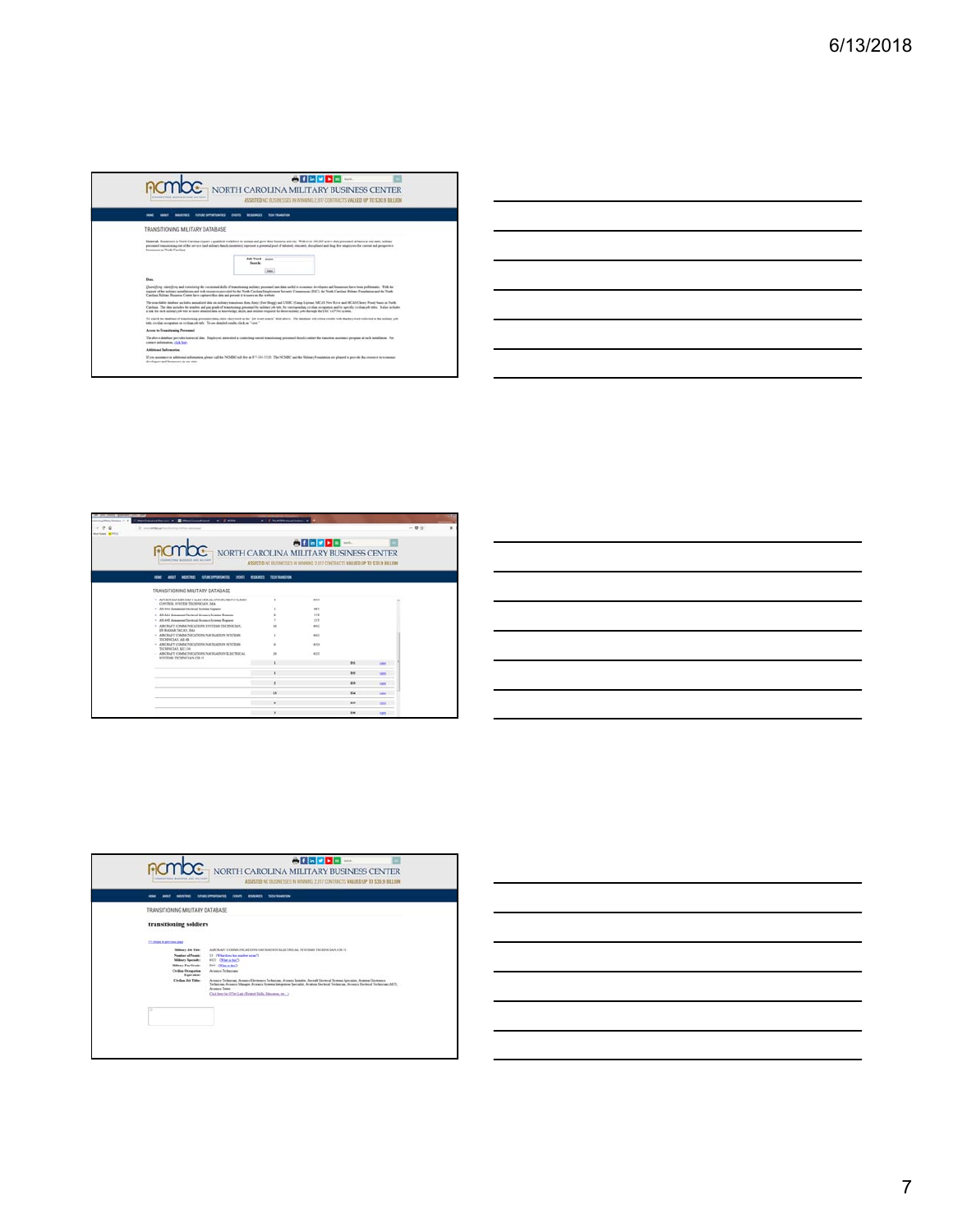#### Operations: Military Workforce

Partner Operations:

- NCWorks, NC Division of Workforce Solutions, www.ncworks.gov
- NC4Me: Summits, HR training, hiring events, www.NC4Me.org

DoD SkillBridge Initiative (https://dodskillbridge.com)

- Fort Bragg, Soldier for Life, Career Skills Program, Resource Center • Camp Lejeune, Transition Readiness
- Community Colleges (FTCC Transition Tech): Caliber Collision, Ingalls Shipbuilding, Stevens Transport, Solar Ready Vets

nombe



#### Operations: 2018 NCMBC Events

- Medical, Biomedical and Biodefense Symposium, Chapel Hill (5‐6 JUN)
- 17th Annual North Carolina Defense Trade Show (7 AUG)
- Southeast Region Aerospace Supply and Services Summit (15‐16 AUG)
- Southeast Region Cyber Security and Technology Symposium (10‐11 OCT)
- 2018 SE Region Federal Construction, Infrastructure Summit (24‐25 OCT)
- Defense Contractor Academies, Cary (17‐19 APR), Charlotte (13‐15 NOV)